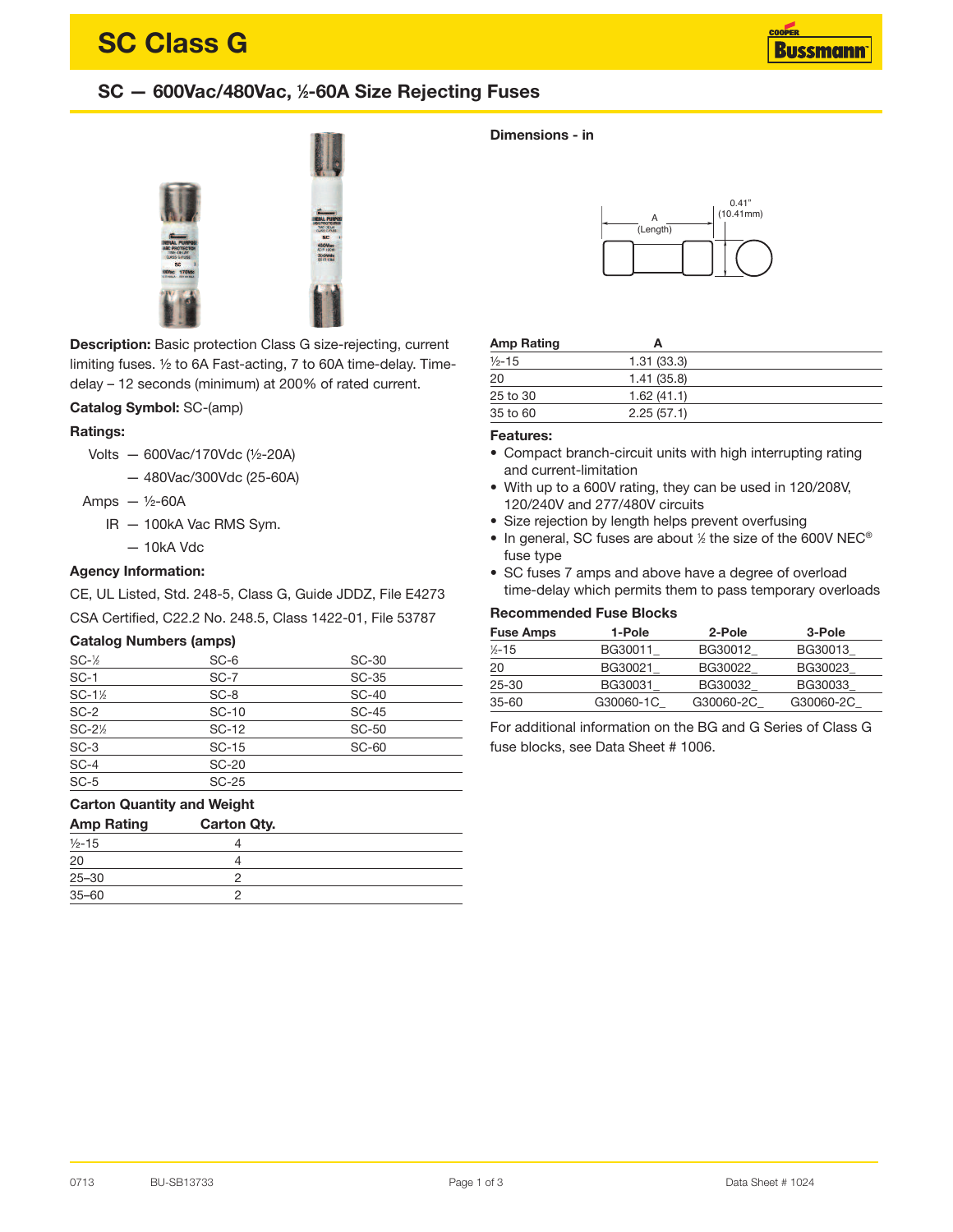## SC - 600Vac/480Vac, 1/2-60A Size Rejecting Fuses

#### Time-Current Curves - Average Melt